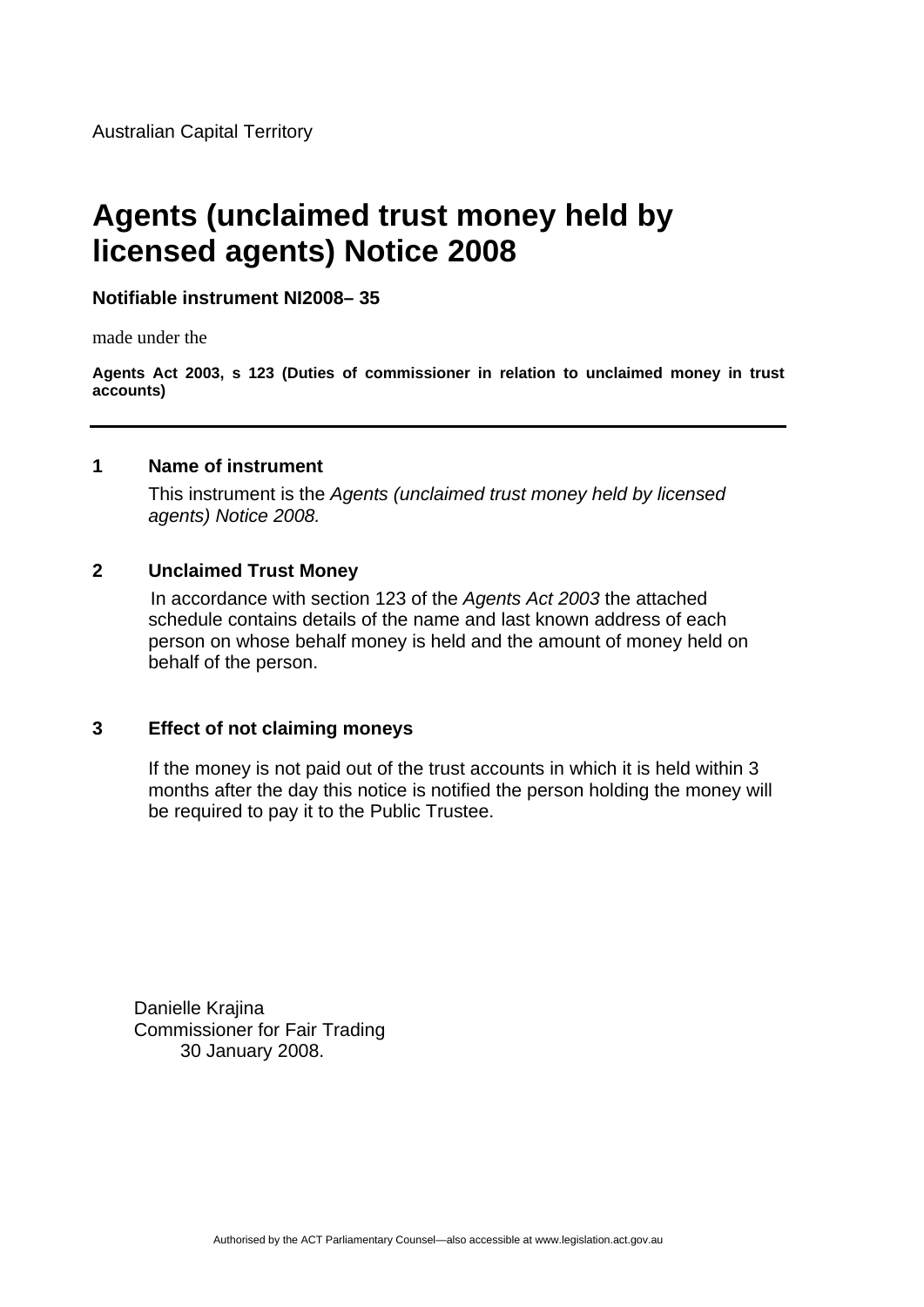#### **The schedule**

| <b>Name</b>             | <b>Last Known Address</b>                             | <b>Amount</b> | <b>Agent</b>                        |
|-------------------------|-------------------------------------------------------|---------------|-------------------------------------|
|                         | <b>GPO</b><br>LB 465, Canberra ACT                    |               |                                     |
| <b>ACTEWAGL</b>         | 2601                                                  | \$116.00      | Dwyer Dunn - Kingston               |
|                         | <b>GPO</b><br>LB 465, Canberra ACT                    |               |                                     |
| <b>ACTEWAGL</b>         | 2601                                                  | \$2,066.35    | Dwyer Dunn - Kingston               |
|                         | 21-23 Albany St., Fyshwick ACT<br>2609                |               |                                     |
| All (or Arko) Furniture | 4C Best St., Lane Cove NSW                            | \$1,000.00    | L J Hooker - Manuka                 |
| Anderson: KO & IC       | 2066                                                  | \$35.00       | <b>Elders Real Estate-Belconnen</b> |
| Baker: Mr               | 7 Elder St., Braddon ACT 2612                         | \$9.95        | L J Hooker- Dickson                 |
| <b>Barnes</b> : M       | Unknown                                               | \$10.00       | L J Hooker - Belconnen              |
|                         | 2/14 Wenholz St., Farrer ACT                          |               |                                     |
| <b>Blyth: Susan</b>     | 2607                                                  | \$45.68       | Raine & Horne - Woden               |
|                         | 4/6 Walsh Place, Curtin ACT                           |               |                                     |
| <b>Boutisis: Ms S</b>   | 2605                                                  | \$38.57       | Raine & Horne - Woden               |
|                         | 59 Bunduluk Cres., Ngunnawal                          |               |                                     |
| <b>Brandt: T</b>        | <b>ACT 2913</b>                                       | \$30.00       | <b>Elders Real Estate-Belconnen</b> |
|                         | 59 Bunduluk Cres., Ngunnawal                          |               |                                     |
| <b>Brandt: T</b>        | <b>ACT 2913</b>                                       | \$50.00       | <b>Elders Real Estate-Belconnen</b> |
| <b>Brandt: T</b>        | 59 Bunduluk Cres., Ngunnawal<br><b>ACT 2913</b>       | \$50.00       | <b>Elders Real Estate-Belconnen</b> |
|                         |                                                       |               |                                     |
| Brebner: G              | Unknown                                               | \$25.00       | L J Hooker - Belconnen              |
|                         | 42 William Wilkins Cres, Isaacs                       |               |                                     |
| $C$ & J Press           | <b>ACT 2607</b>                                       | \$120.00      | Dwyer Dunn - Kingston               |
|                         | 106 Wattle St., Lyneham ACT                           |               |                                     |
| Cottee: Alice           | 2602                                                  | \$17.60       | Maloney's                           |
|                         | 21 Greene Pl., Belconnen ACT                          |               |                                     |
| Davidson: James         | 2617                                                  |               | \$7.55 Elders Real Estate-Belconnen |
|                         | Davies: Mr A & Barry: Ms 4/93 Morrison St, Kambah ACT |               |                                     |
| A                       | 2902                                                  | \$31.42       | Raine & Horne - Woden               |
| Dolan: J                | Unknown                                               | \$8.50        | L J Hooker - Belconnen              |
|                         | 56/47 McMillan Cres, Griffith                         |               |                                     |
| Eades: Nazneen          | <b>ACT 2603</b>                                       | \$0.72        | Raine & Horne - Woden               |
| Goh: Mark               | 32/14 Boolee St., Reid ACT                            |               |                                     |
|                         | 2612                                                  | \$577.10      | L J Hooker- Canberra City           |
| Gregory: M              | Unknown                                               |               | \$47.55 L J Hooker - Belconnen      |
| Hong: Lei               | Unknown                                               | \$651.79      | L J Hooker - Belconnen              |
|                         |                                                       |               |                                     |
| Hyde: Kathleen          | Unknown                                               | \$28.42       | L J Hooker - Belconnen              |
|                         | 41/34 Gosse St, Kingston ACT                          |               |                                     |
| Lambert: Renee          | 2604                                                  | \$10.75       | L J Hooker - Manuka                 |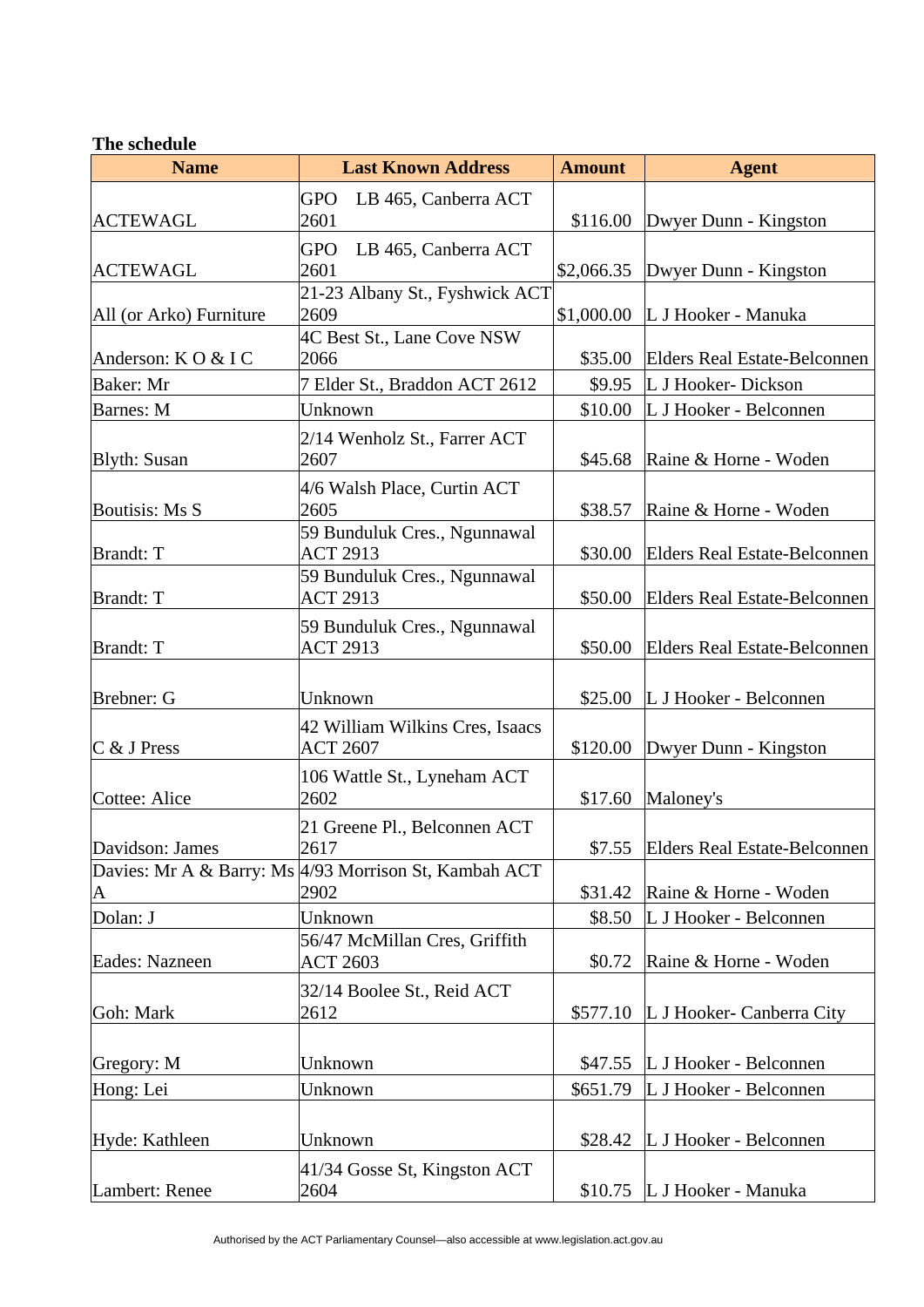| Landgren: K                                 | Unknown                                                   |                        | \$68.83 L J Hooker - Manuka         |
|---------------------------------------------|-----------------------------------------------------------|------------------------|-------------------------------------|
| Langeveld: Rohan                            | 30/201 Goyder St, Narrabundah<br><b>ACT 2604</b>          |                        | \$200.00 L J Hooker - Manuka        |
| Le Nair: Duncan                             | Unknown                                                   | \$46.46                | L J Hooker - Manuka                 |
| McConaghy: Jess Brown<br>& Ellen Louise     | 8/94 Collet St, Queanbeyan<br><b>NSW 2620</b>             | \$1,000.00             | Peter Blackshaw - Maunka            |
| <b>Nation: James</b>                        | 28/99 Canberra ave, Griffith<br><b>ACT 2603</b>           | \$4.00                 | Dwyer Dunn - Kingston               |
| O'Brien: S & Russell: J                     | 78 Woden Gardens, 179 Melrose<br>Dr, Lyons ACT 2606       | \$5.44                 | Raine & Horne - Woden               |
| <b>Office of Rental Bonds</b>               | PO Box 225 Canberra City ACT<br>2601                      | \$641.66               | Dwyer Dunn - Kingston               |
| Paga-Sharp: N M                             | Unknown                                                   |                        | \$272.52 L J Hooker - Manuka        |
| Pake: Ms A                                  | 17 Melrose Village, 6 MacLaurin<br>Cres, Chifley ACT 2606 | \$26.42                | Raine & Horne - Woden               |
| Peel: Mr A G                                | 81a Launceston St., Lyons ACT<br>2605                     | \$28.60                | Raine & Horne - Woden               |
| Phillips: $L/L$                             | Unknown                                                   | \$5.50                 | L J Hooker- Dickson                 |
| Pocock: Rowland                             | 73 Walker St., Narrabundah ACT<br>2604                    | \$284.24               | Maloney's                           |
| Reeve & Crech                               | Unknown                                                   | \$29.98                | L J Hooker - Belconnen              |
| Roberts: Victoria                           | 109/15 Jardine St, Kingston ACT<br>2604                   | \$1,540.97             | L J Hooker - Manuka                 |
| Russell: Chris                              | 30/26 Macquarie St, Barton ACT<br>2600                    | \$11.00                | L J Hooker - Manuka                 |
| <b>Saunders Cleaning</b><br>Services        | 171 Lawrence Wackett Cres,<br>Theodore ACT 2905           | \$50.00                | Dwyer Dunn - Kingston               |
| Shade-tec                                   | 67 Townsend St, Phillip ACT<br>2609                       | \$429.00               | Dwyer Dunn - Kingston               |
| Sherrin: Ms Melanie                         | 58/6 Eyre St., Griffith ACT 2603                          | \$11,285.0<br>$\theta$ | L J Hooker- Dickson                 |
| Sullivan: Ms H C                            | Unknown                                                   | \$137.12               | Raine & Horne - Woden               |
| Sweeting: J                                 | Unknown                                                   | \$11.01                | L J Hooker - Belconnen              |
| Tanton: G & Thomas: K                       | Unknown                                                   | \$20.35                | L J Hooker - Manuka                 |
| <b>TMO</b>                                  | 144 Namatjira Dr, Chapman<br><b>ACT 2611</b>              | \$7.56                 | Dwyer Dunn - Kingston               |
| Turner: S & Taylor: M                       | C/- 10/12 Luke St., Holt ACT<br>2615                      | \$23.00                | Elders Real Estate-Belconnen        |
| Unidentified Cash Deposit<br>on 26 Mar 2004 | Unknown                                                   | \$1,100.00             | <b>Wright Dunn Real Estate</b>      |
| <b>Unidentified Deposit</b>                 | Unknown                                                   | \$20.00                | <b>Elders Real Estate-Belconnen</b> |
| <b>Unidentified Deposit</b>                 | Unknown                                                   | \$13.60                | L J Hooker - Belconnen              |
| <b>Unidentified Deposit</b>                 | Unknown                                                   | \$200.00               | L J Hooker - Belconnen              |
| <b>Unidentified Deposit</b>                 | Unknown                                                   | \$405.00               | L J Hooker - Belconnen              |